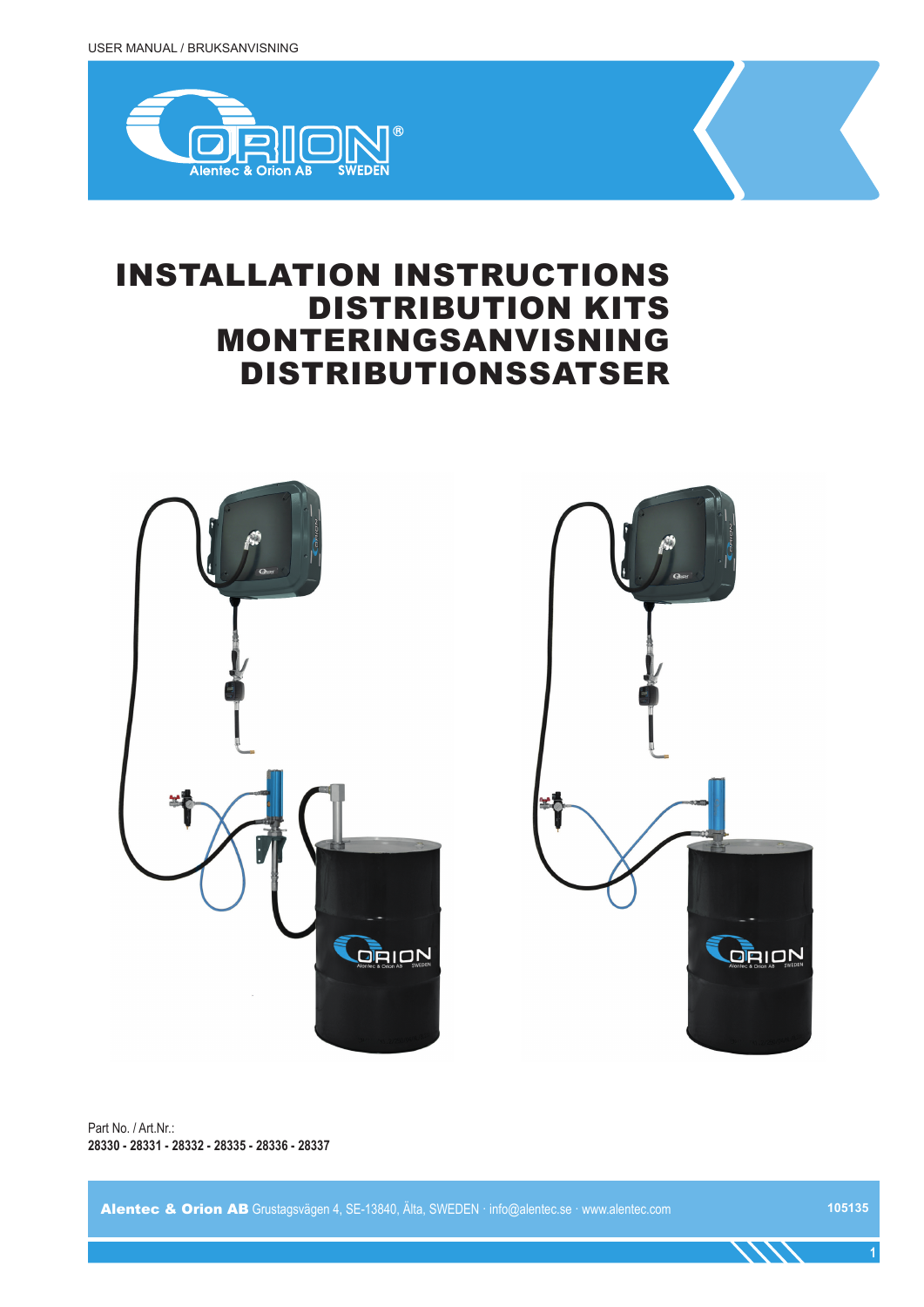### INSTALLATION

Remove the inlet hose on the hose reel, use extra key as an abrasive. Attach the angle bracket.



Mount the reel in its place.

The 2-6 m long 1/2 "hose is passed through the loop and attached to the angle coupling.



Mount any wall mount with pump, or place the drum pump in a barrel.



The air regulator is mounted. See the top of the body for directions.



Quick coupling and outlet hose are mounted on the pump.



 3/4 "rubber-steel washer between pump and adapter.

For wall mounted pump, install suction hose and suction pipe.

3/4 "rubber-steel washer between pump and external adapter.



Fit the hand valve to the hose reel outlet hose. Adjust to the desired height.



Make sure all couplings are properly pulled.

Connect air to the pump and start the pump at low pressure until the oil reaches the pump.

### **INSTRUCTIONS AND RESERVE EN INSTRUKTIONER SERVE EN INSTRUKTIONER SERVER SERVER SERVER SERVER SERVER SERVER SERVER SERVER SERVER SERVER SERVER SERVER SERVER SERVER SERVER SERVER SERVER SERVER SERVER SERVER SERVER SERVER SE**

Montera bort inloppsslangen på slangrullen, använd extra nyckel som mothåll. Sätt dit vinkelkopplingen.





Montera rullen på dess plats. Den 2-6 m långa 1/2" slangen förs genom öglan och sätts på

vinkelkopplingen.



Montera eventuellt väggfäste med pump, eller placera fatpump i fat.



Luftregulatorn monteras. Se ovansidan av kroppen för riktnings anvisning.



Snabbkoppling samt utloppslang monteras på pump.



 3/4" gummi-stål bricka mellan pump och adapter.

För väggmonterad pump, montera sugslang samt sugrör.

3/4" gummi-stål bricka mellan pump och utvändig adapter.



Montera handventilen på slangrullens utloppslang. Justera till önskad höjd.



Kontrollera att alla kopplingar är ordentligt dragna.

Anslut luft till pumpen och starta pumpen med lågt tryck till dess oljan nått pumpen.

**2**